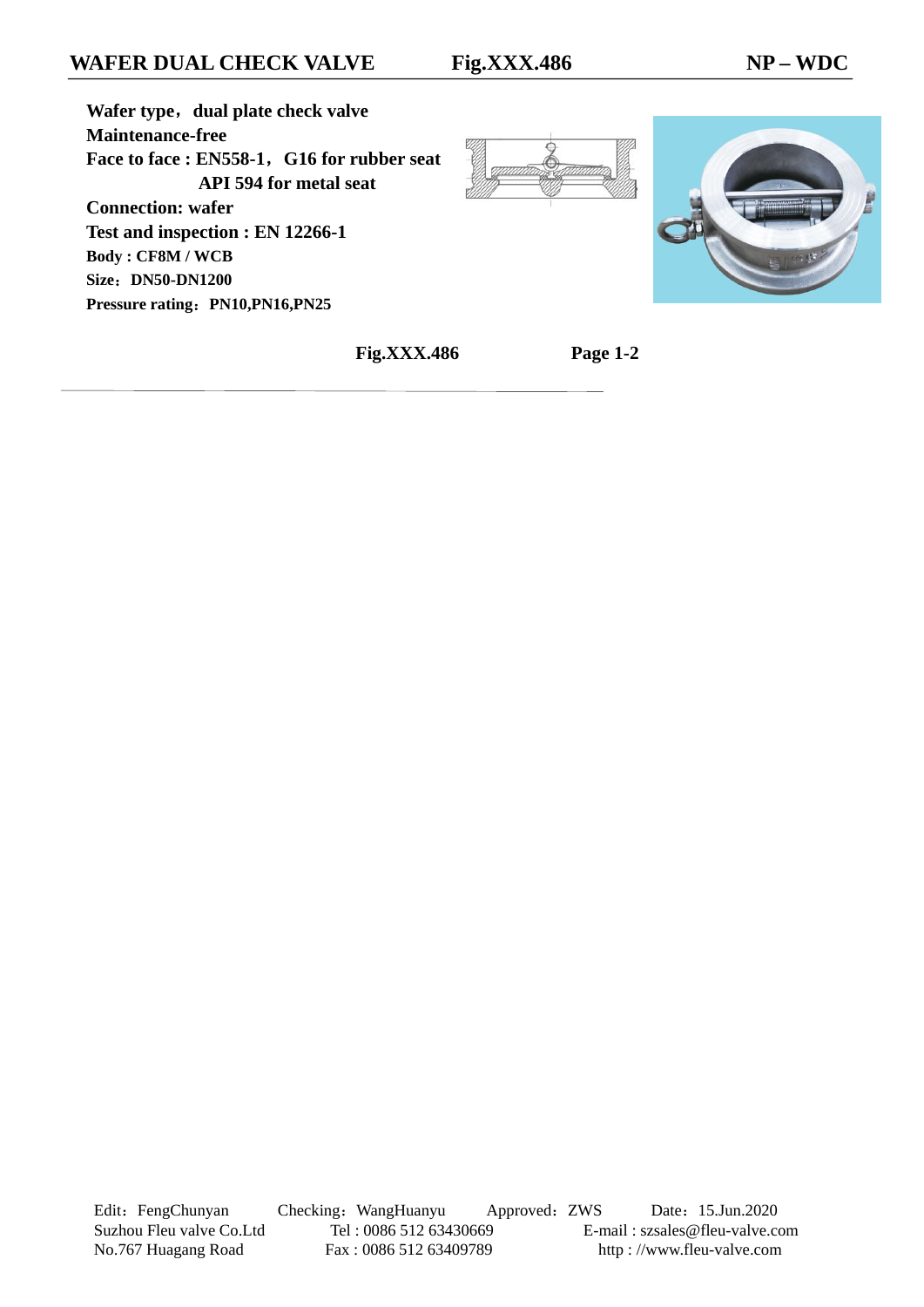# WAFER DUAL CHECK VALVE NP - WDC



| FIG.    | PN | <b>Material</b> | Range             |
|---------|----|-----------------|-------------------|
| 132.486 | 10 | 1.0619N         | <b>DN50-DN500</b> |
| 133.486 | 16 | 1.0619N         | <b>DN50-DN500</b> |
| 134.486 | 25 | 1.0619N         | <b>DN50-DN500</b> |
| 152.486 | 10 | 1.4408          | <b>DN50-DN500</b> |
| 153.486 | 16 | 1.4408          | <b>DN50-DN500</b> |
| 154.486 | 25 | 1.4408          | <b>DN50-DN500</b> |

**Maintenance-free Face to face : EN 558-1,G16 for rubber seat API 594 for metal seat Connection : wafer Test and inspection : EN 12266-1** 

### **Material List**

| NO. | Part        | <b>Metal</b>                                 |                                              |  |  |  |  |
|-----|-------------|----------------------------------------------|----------------------------------------------|--|--|--|--|
|     |             | FIG. 132.486/133.486/134.486                 | FIG. 152.486/153.486/154.486                 |  |  |  |  |
|     | Body        | 1.0619N                                      | 1.4408                                       |  |  |  |  |
| 2   | Disc        | 1.4308                                       | 1.4408                                       |  |  |  |  |
| 3   | <b>Stem</b> | 1.4301                                       | 1.4401                                       |  |  |  |  |
| 4   | Spring      | SS301                                        | SS321                                        |  |  |  |  |
| 5   | Bearing     | PTFE for rubber seat/SS316 for metal seat    | PTFE for rubber seat/SS316 for metal seat    |  |  |  |  |
| 6   | Bearing     | PTFE for rubber seat/SS316 for metal seat    | PTFE for rubber seat/SS316 for metal seat    |  |  |  |  |
| 7   | $O$ -ring   | Same as rubber seat, Graphite for metal seat | Same as rubber seat, Graphite for metal seat |  |  |  |  |
| 8   | Hex screw   | SS304                                        | SS316                                        |  |  |  |  |
| 9   | Seat        | NBR, EPDM, FPM, Metal seat                   | NBR, EPDM, FPM, Metal seat                   |  |  |  |  |

### **Dimension List**

| DN  |             | D           |             |                | <b>Rubber seat</b> |     |     | <b>Metal</b> seat |     |  |  |
|-----|-------------|-------------|-------------|----------------|--------------------|-----|-----|-------------------|-----|--|--|
|     | <b>PN10</b> | <b>PN16</b> | <b>PN25</b> | D <sub>1</sub> | D2                 | L   | D1  | D2                | L   |  |  |
| 50  | 109         | 109         | 109         | 66             | 46                 | 43  | 56  | 46                | 60  |  |  |
| 65  | 129         | 129         | 129         | 81             | 60                 | 46  | 73  | 60                | 67  |  |  |
| 80  | 144         | 144         | 144         | 95             | 75                 | 64  | 88  | 75                | 73  |  |  |
| 100 | 164         | 164         | 164         | 118            | 97                 | 64  | 108 | 97                | 73  |  |  |
| 125 | 194         | 194         | 196         | 146            | 112                | 70  | 132 | 122               | 86  |  |  |
| 150 | 220         | 220         | 226         | 171            | 147                | 76  | 160 | 147               | 98  |  |  |
| 200 | 275         | 275         | 286         | 228            | 199                | 89  | 201 | 198               | 127 |  |  |
| 250 | 330         | 330         | 343         | 266            | 244                | 114 | 266 | 249               | 146 |  |  |
| 300 | 380         | 386         | 403         | 312            | 295                | 114 | 315 | 300               | 181 |  |  |
| 350 | 440         | 446         | 460         | 362            | 340                | 147 | 355 | 340               | 184 |  |  |
| 400 | 491         | 494         | 517         | 406            | 390                | 140 | 405 | 390               | 191 |  |  |
| 450 | 541         | 558         | 567         | 450            | 440                | 152 | 455 | 440               | 203 |  |  |
| 500 | 596         | 620         | 627         | 505            | 490                | 152 | 505 | 490               | 219 |  |  |

## **Flow data**

| <b>Size</b>               | <b>DN50</b> | <b>DN65</b> | <b>DN80</b> | <b>DN100</b> | <b>DN125</b> | <b>DN150</b> | <b>DN200</b> | <b>DN250</b> | <b>DN300</b> | <b>DN350</b> | <b>DN400</b> | <b>DN450</b> | <b>DN500</b> |
|---------------------------|-------------|-------------|-------------|--------------|--------------|--------------|--------------|--------------|--------------|--------------|--------------|--------------|--------------|
| Cracking<br>pressure(PSI) | 0.21        | 0.21        | 0.21        | 0.18         | 0.19         | 0.21         | 0.15         | 0.21         | 0.21         | 0.21         | 0.21         | 0.15         | 0.12         |
| Cv(G.P.M.)                | 51          | 83          | 136         | 278          | 459          | 744          | 1445         | 2668         | 3976         | 5099         | 7478         | 10312        | 12795        |

Edit: FengChunyan Checking: WangHuanyu Approved: ZWS Date: 15.Jun.2020 Suzhou Fleu valve Co.,Ltd. Tel : 0086 512 63430669 E-mail : szsales@fleu-valve.com No.767 Huagang Road Fax : 0086 512 63409789 http : //www.fleu-valve.com

 $-1-$